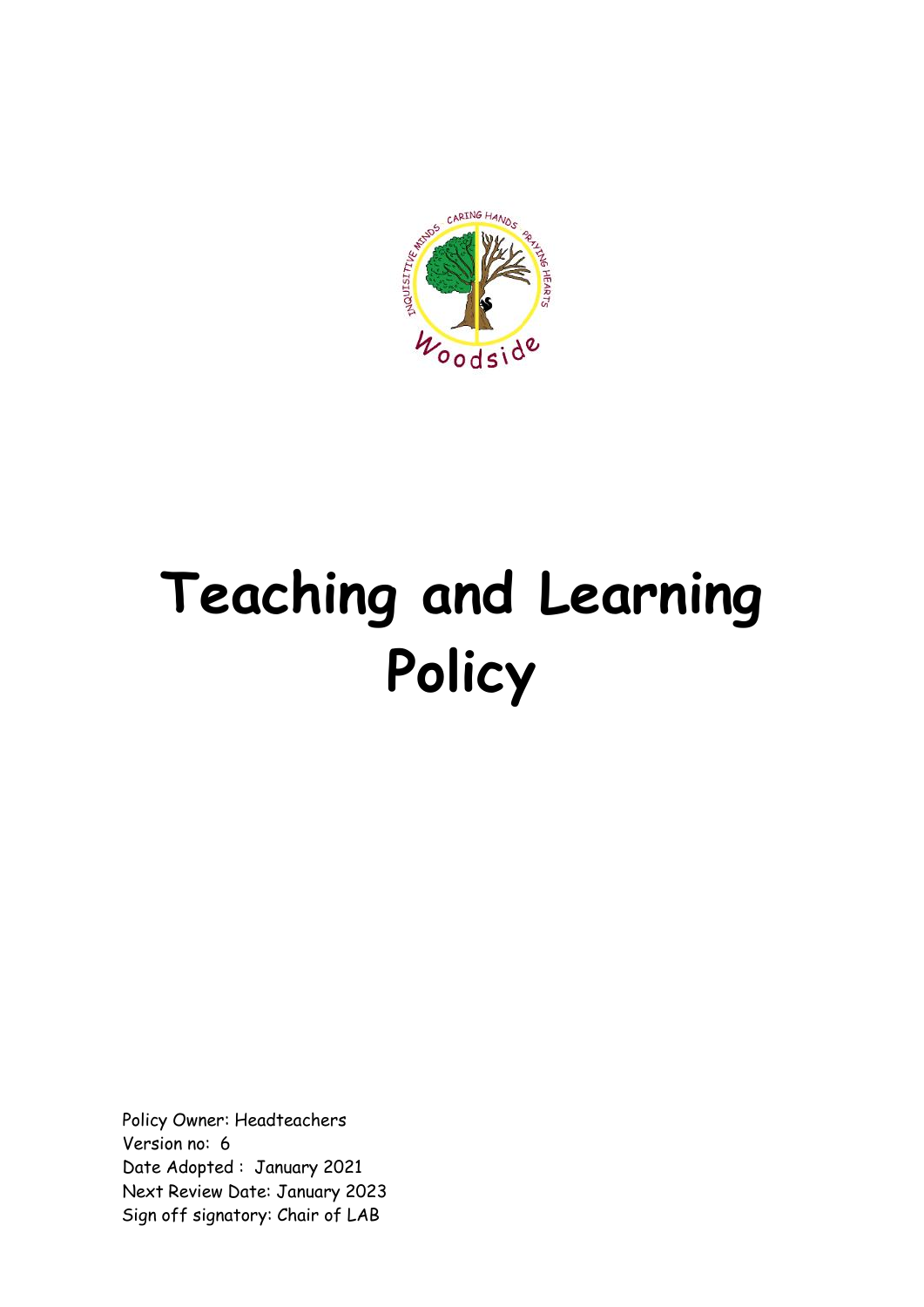## WOODSIDE CHURCH OF ENGLAND PRIMARY SCHOOL

## Teaching and Learning Policy January 2021

## Core Principals

What has been learned is more important than what has been taught. How we learn and approach learning can affect our progress; we focus on a Growth mind-set by championing resourceful, resilience and perseverance.

At Woodside C of E Primary School we value all teaching and learning experiences which contribute to the development of the whole child. We strive to raise levels of attainment for all pupils enabling them to achieve their potential and to become confident and enquiring life-long learners.

## *The purposes of this policy are to:*

• promote a shared understanding of what makes for effective teaching and learning;

• encourage children to take ownership of their learning using growth mind-set principles;

- ensure the progress of all children;
- provide an agreed basis on which to evaluate effectiveness in teaching and learning;
- identify opportunities for continuous professional development to enhance teaching and learning;
- create opportunities to share good practice.

## Equal opportunities

In accordance with the school's Equal Opportunities Policy all children are given full access to the curriculum. Staff help all children to reach their full potential irrespective of race, gender, age or ability.

## *Good learning happens when teachers:*

- promote a growth mind-set
- have good subject knowledge and understanding of subjects to be taught

• maintain good personal relationships with pupils – individuals need to feel valued to learn effectively

- plan effectively, with clear learning objectives and appropriate activities
- share models of good work and use these to generate success criteria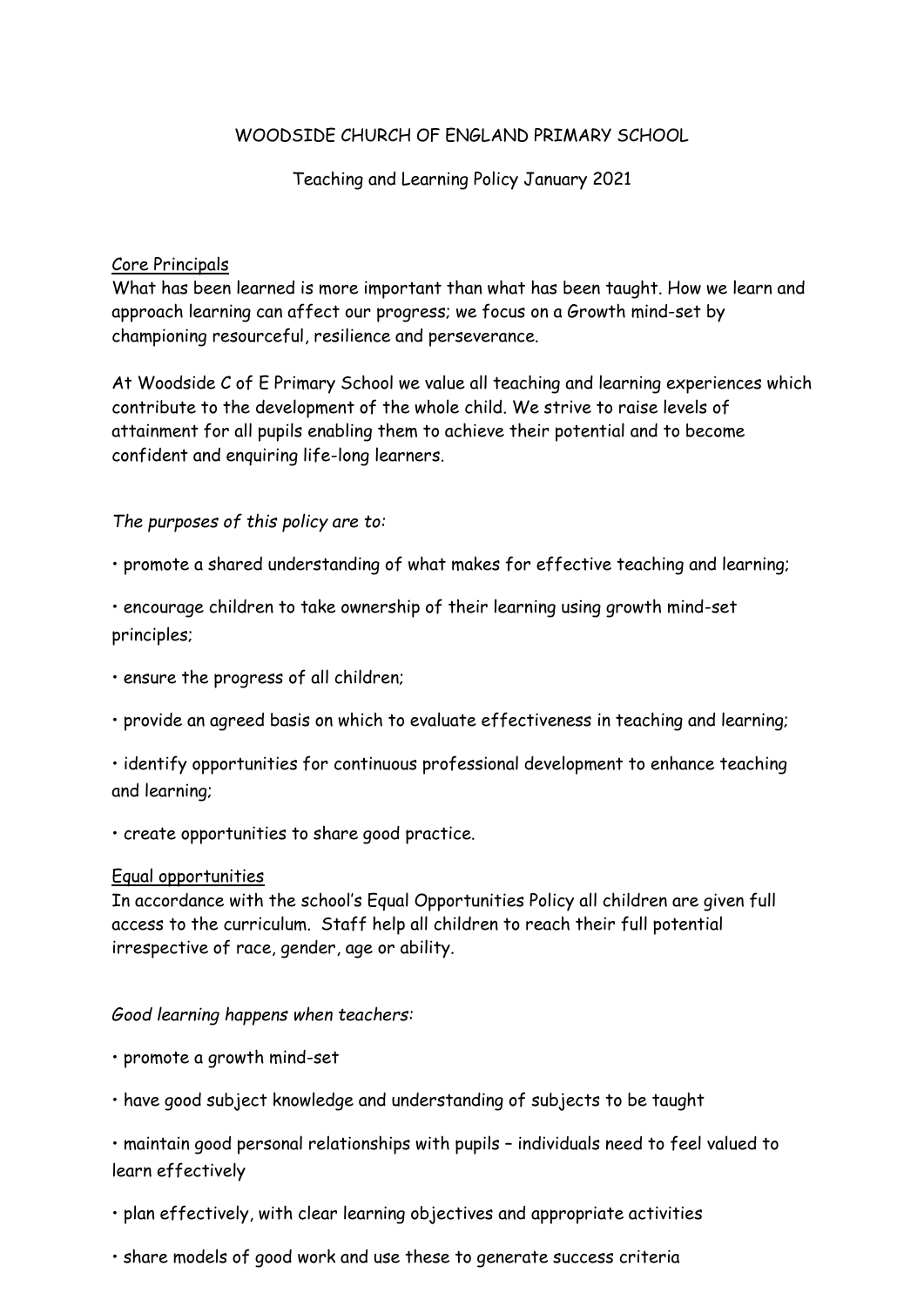- use a range of question types
- plan a broad and balanced curriculum
- assess children's work to ensure progress and inform future teaching

• set challenging but realistic targets and give children opportunities to improve their work in lessons

- create success criteria to use during lessons
- use self or peer assessment
- use a variety of teaching styles
- embed ICT skills in all curricular subjects in addition to teaching it in 'isolation'
- differentiate the curriculum where appropriate
- utilise support staff and helpers effectively
- use a range of interactive strategies
- create a secure and stimulating learning environment incorporating the use of working walls where appropriate

*Teachers are supported by:* 

- having a clear understanding of their role
- colleagues, mentors, line managers and the School Leadership Team
- · evaluation and feedback on their teaching and children's work
- appropriate training and CPD Opportunities.

#### Children's Learning

Children enter school at different stages of development; they learn in different ways and make different rates of progress.

*Learning is most effective when children:* 

• are motivated to work to the best of their abilities using the growth mind-set model

• understand what they are doing, know how well they have done and what they need to do to improve

• acquire new knowledge and skills through a practical 'hands on' approach rather than purely through didactic teaching approaches

• are given time and opportunities to develop ideas and increase their understanding by explaining and mastering topics

• work in a secure environment supported by Positive Behaviour Management

### What has been learned is more important than what has been taught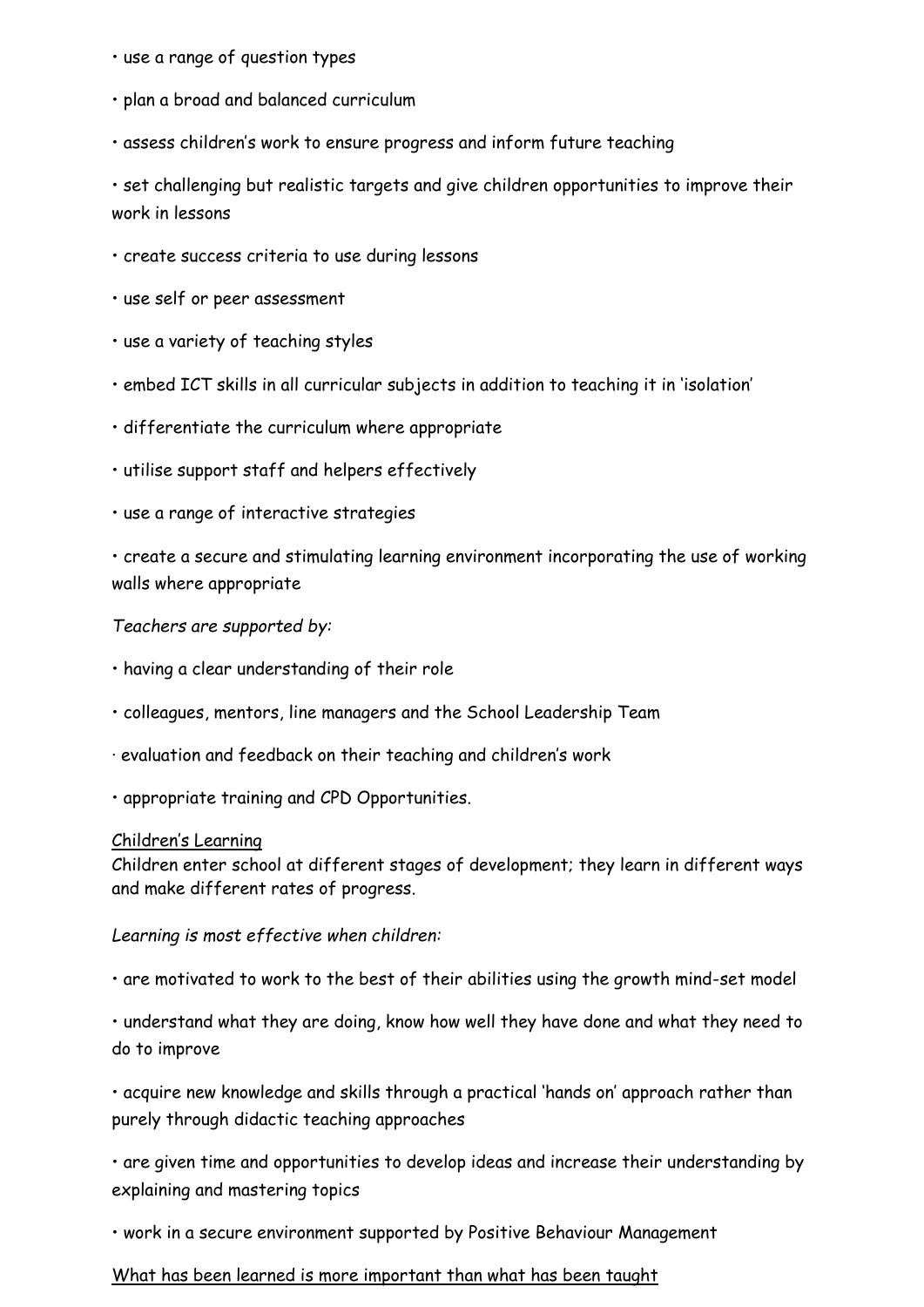*Learning opportunities provided should include:* 

- investigation
- •experimentation
- •listening, talking, discussion
- observing
- asking questions
- role play
- use of imagination
- repetition and consolidation
- problem solving and reasoning
- promoting independent choice
- use of ICT

*Learning styles should include:*

- individual learning
- collaborative learning in pairs and groups
- one to one learning with an adult or peer
- opportunities for learning in different ways to meet the needs of pupils

## Home-School Links

We believe that parents have a fundamental role to play in helping children to learn. We inform parents about what and how their children are learning by:

• sending information to parents at the start of each term in which we outline the themes or topics to be undertaken during that term as well as how parents can support learning at home.

• providing a wealth of information on the school website.

• sending regular reports to parents in which we share the progress made by their child and indicate how he/she can improve further (Parents receive feedback during Parent's evenings, termly reports, the end of year, annual report and in line with our open-door policy, meetings with staff at the request of a parent or member of staff).

## *Parents also share responsibility for learning by:*

- signing the home-school agreement
- ensuring their child has the best attendance possible